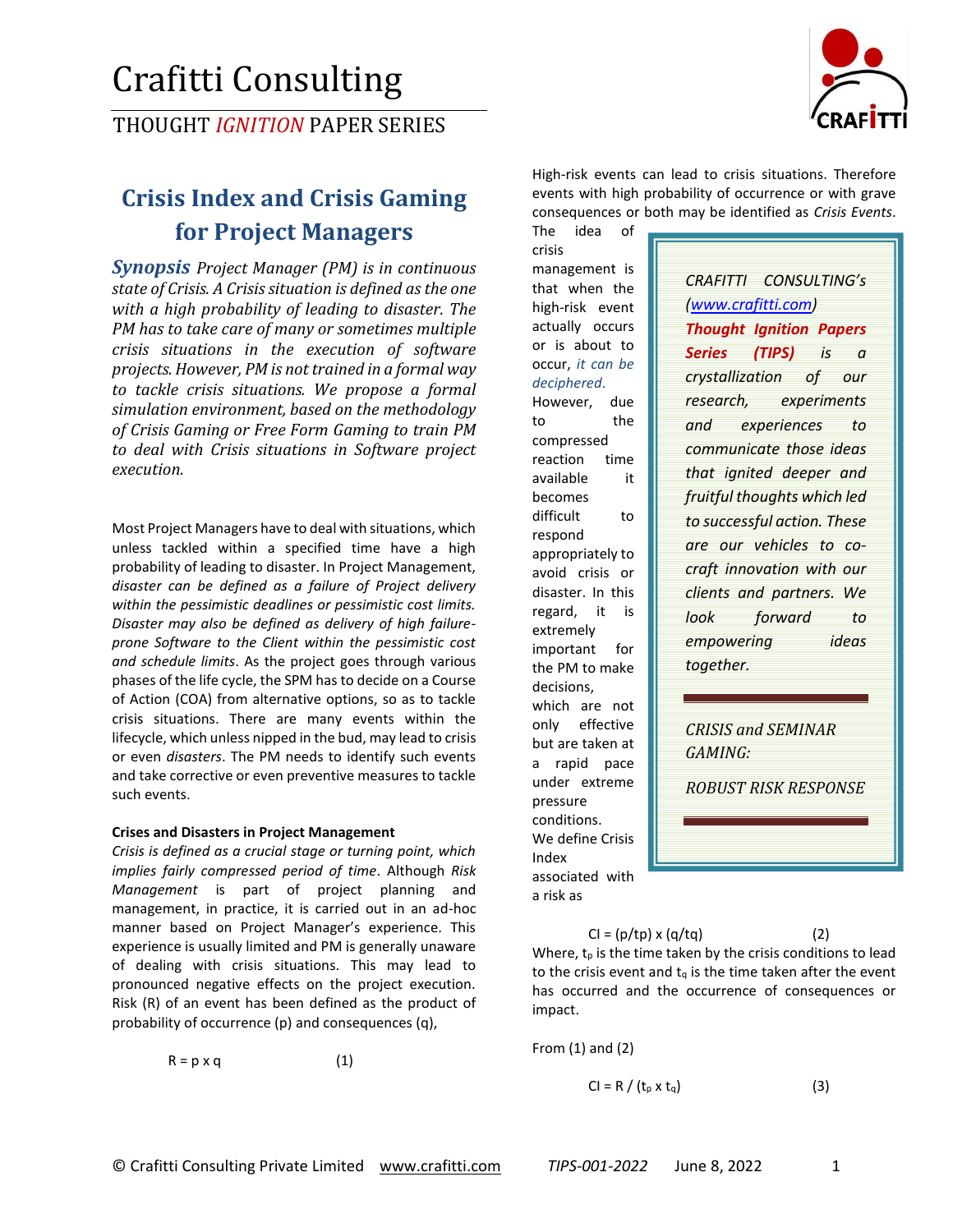

In effect the Crisis Index is inversely proportional to the reaction time available to the respondent. Lesser the value of reaction times higher the value of CI.

Thus while carrying out risk assessment it is not only important to compute Risk (R), but its imperative to evaluate the Crisis Index (CI) of the events as well. The CI will give a true picture of grave consequences that are possible with occurrence of each event as it incorporates the reaction time. Some of the Risk factors, and Crisis Avoidance and management strategies are listed in the table below.

However, CI's give only a static indicator of the possible Crises in the project life cycle. Various strategies for dealing with the crisis situations should be understood and evaluated in a dynamic situation. The PM unless put in a dynamic situation won't be able to understand the intricacies involved. To understand the dynamics of crisis situations and to train the PM to deal with such situations *we propose the design of Crisis Games for training PM*.

sociopolitical, politico-military and industrial disasters and crisis situations, technique of role-playing simulations have been proposed and used. When *properly done*, such games offer a close approximation of the stress and flow of events of a real world crisis, saturating the participants – often more than they anticipated or desired – with policy conundrums and quick demands. Games can provide a realistic portrayal of various stumbling blocks in crisis resolution.

The Project Manager (PM) requires a framework on a scientific footing to come up with possible strategies for coping up with various crisis situations. This requires a thorough understanding of possible crisis situations, how these may be avoided and how to manage them.

The Crisis Gaming Methodology provides such a framework for the PM to explore future situations and to create strategies on a rational basis. Games provide a form of laboratory in which to observe the activities of individuals or groups in simulated crisis. These games use

| <b>Risk</b>                         | <b>Effects on projects</b>                                                                                         | <b>Crisis Avoidance</b>                                                                                                                                                                              | <b>Crisis</b><br>Management                                                                                                                         |
|-------------------------------------|--------------------------------------------------------------------------------------------------------------------|------------------------------------------------------------------------------------------------------------------------------------------------------------------------------------------------------|-----------------------------------------------------------------------------------------------------------------------------------------------------|
|                                     |                                                                                                                    |                                                                                                                                                                                                      | Disaster Avoidance                                                                                                                                  |
| Loss of a Key<br>Project<br>Person  | • Schedule Overrun<br>• Loss of project expertise<br>Resource redistribution<br>$\bullet$<br>leading to relearning | • Create Back ups<br>• Create more Communications<br>within the team                                                                                                                                 | Bring in Outside person for the key<br>position<br>Choose the most important person<br>and give him extra manpower from<br>outside the team         |
| <b>New</b><br>Technology            | • Schedule Overrun<br>• Incompetence<br>the<br>of<br>project team to absorb<br>new technology                      | • Pre-project training on new<br>technology<br>• Train some people on the<br>technology while the project<br>starts with other members<br>. Hire new people with the<br>relevant technology exposure | Replace some members with new<br>members<br>with<br>technology<br>experience<br>Bring in outside consultants<br>Off load the project to third party |
| Unrealistic<br>Effort<br>Estimation | • Schedule Overrun<br>• Cost Overrun                                                                               | • Estimate Effort with formal<br>methods or judicious usage of<br>expert judgment<br>• Try to overestimate<br>rather<br>underestimate<br>than<br>(keep<br>some buffer)                               | • Re-estimate the effort and convey<br>to the customer<br>Incorporate<br>new<br>manpower/resources<br>• Offload some work to other teams            |

#### **Why Crisis Gaming?**

Penetrating the shadowy and complex intersection between psychology and decision maker remains a key analytic challenge. To address the organizational psychology of crisis management in many socioeconomic,

the standard simulation techniques such as Monte Carlo or Discrete Event Simulation for generating virtual crisis situations for creating near real life experience for the PM.

#### **Crisis Gaming for Project Managers**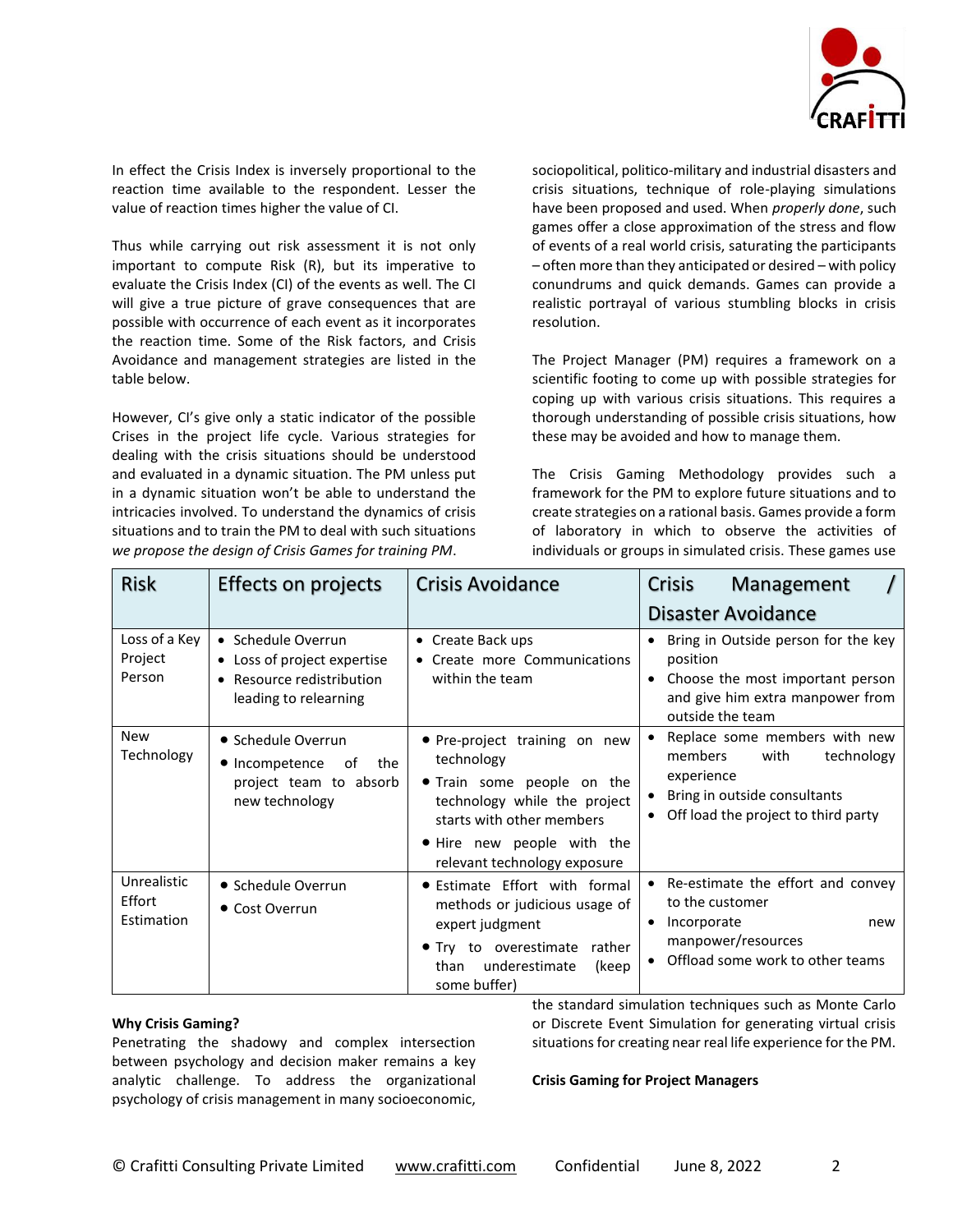

The Game can be designed as a two terminal game – one terminal each for the PM and expert respectively, or it can be designed as a single terminal game. Although the twoterminal game is easier to design, its usage requires the availability of PM and trainer at the same time. The single terminal game with automated Trainer may have more value in terms of its usage, but is more difficult to design.

The flowchart shows the sequence of flow in a crisis game.



game is over the PM, the trainer and other experts undergo a post-game analysis phase, where all the COAs

scenario about the project, client requirements and resources is painted in qualitative terms for the PM (the trainee). There is usually a library of multiple project scenarios that is kept beforehand. This may contain information of past projects executed by the organization or may have completely new situation described by the expert (the trainer).

Various Risk events possible in the project life cycle based on the scenario, project features and project life cycle are identified beforehand. Their CI's as described by equation (3) are also computed. Based on the resources available to the PM and scenario the Performance Indicators are identified. The Performance Indicators (PI) may be qualitative or quantitative as per the preference of trainer. Sometimes the initial values of PI are estimated on a qualitative basis. These are converted to numerical values using a well-established quantitative scale.

The PM is asked to indicate his Course of Action (COA) along with the effort estimation and effort distribution. The COA is evaluated in terms of impact on PI values. The game structure defines linkages between various Scenarios, Initial PI values, Likely events during the execution of the project, likely events due to chosen COA and certain random events corresponding to the scenario. *The CI's as computed earlier are used to estimate the time and consequences of occurrence of high- risk events.*

As the COA is chosen the project execution is simulated. The project goes through various phases and milestones of the chosen life cycle model, which are pre-established. As the project goes through the simulated time, the events linked to chosen COA, linked to the scenario and random events keep on occurring. The occurrence of each event modifies the performance indicator values of the project and PM. As the event occurs the PM is given a chance to redistribute his resources and allocation of tasks as per his plan and changing scenario. The time given to the PM is in accordance with the reaction time estimated for all events, which has been used while calculating CI. This cycle is repeated till the game termination condition occurs which usually is the end of project life cycle or pessimistic project deadline estimated by the trainee or stored in the scenario database beforehand by the trainer.

and Scenarios are evaluated. *It is of paramount importance, however, that game post mortem sessions must not become only faultfinding sessions. It should be a*